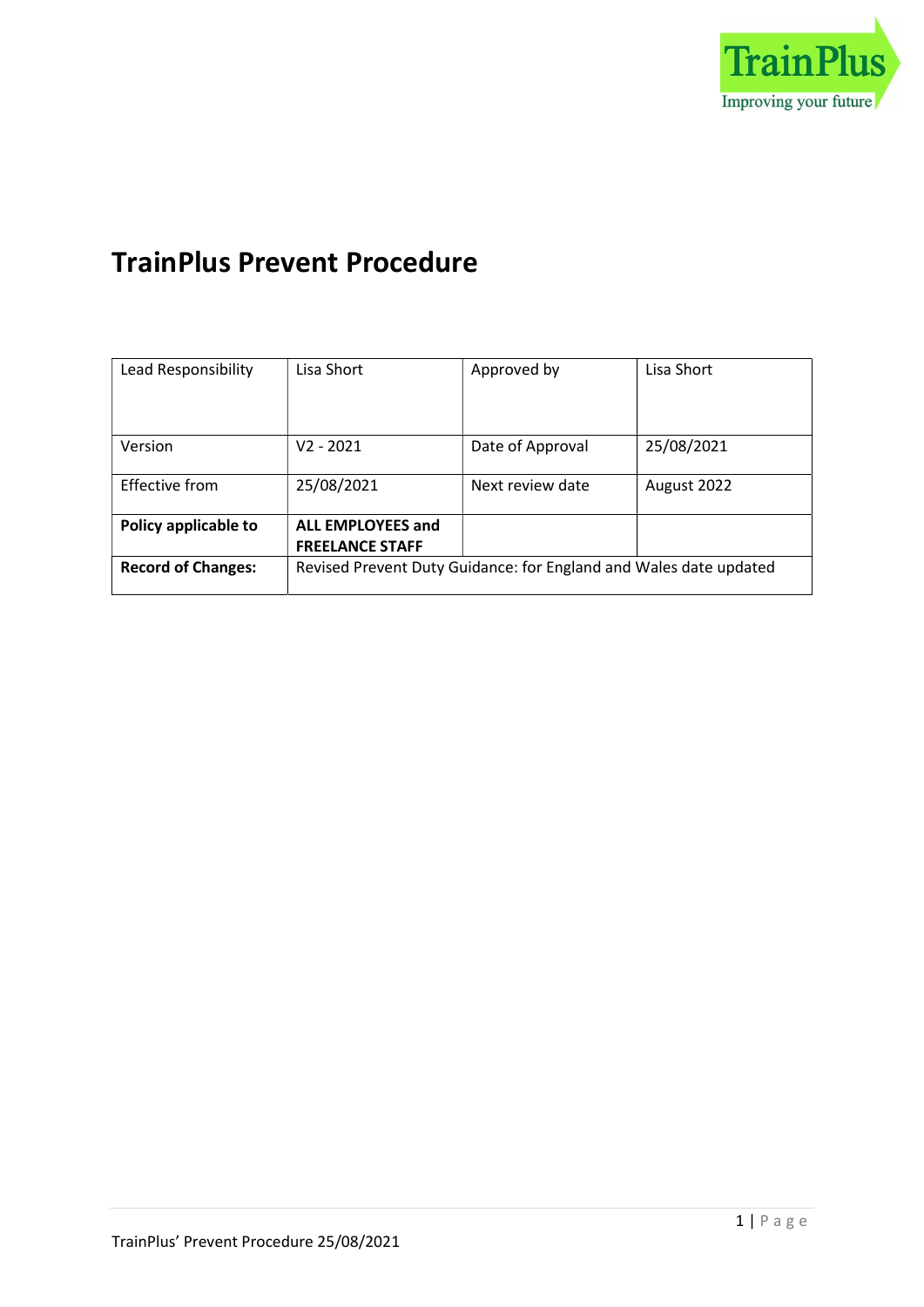

## 1. Introduction

Section 26 of the Revised Prevent Duty Guidance for England and Wales (2021) imposes a duty on "specified authorities", when exercising their functions, to have due regard to the need to prevent people from being drawn into terrorism. Further / Higher Education providers are "specified authorities".

It is a condition of funding that all further / higher education and independent training providers must comply with relevant legislation and any statutory responsibilities associated with the delivery of education and safeguarding of learners.

"The aim of the Prevent Duty is to reduce the threat to the UK from terrorism by stopping people becoming terrorists or supporting terrorism". Terrorist groups often draw on extremist ideology, developed by extremist organisations. "The Government has defined extremism in the Prevent strategy as: "vocal or active opposition to fundamental British values, including democracy, the rule of law, individual liberty and mutual respect and tolerance of different faiths and beliefs. We also include in our definition of extremism calls for the death of members of our armed forces".

## 2. Safeguarding and the Prevent Duty

The document 'Keeping children safe in education' identifies radicalisation as a safeguarding concern. It is important that as part of Safeguarding, all learners, regardless of age are protected from radicalisation. TrainPlus recognises that members of staff and learners have a role to play in preventing radicalisation. All complaints, allegations or suspicions relating to radicalisation must be taken seriously and discussed with the Designated Safeguarding Lead.

## 3. Definition of radicalisation

Radicalisation is the process where someone has their vulnerabilities or susceptibilities exploited towards crime or terrorism – most often by a third party, who have their own agenda. Concerns related to radicalisation where there are concerns that a learner is being radicalised or where there are concerns that a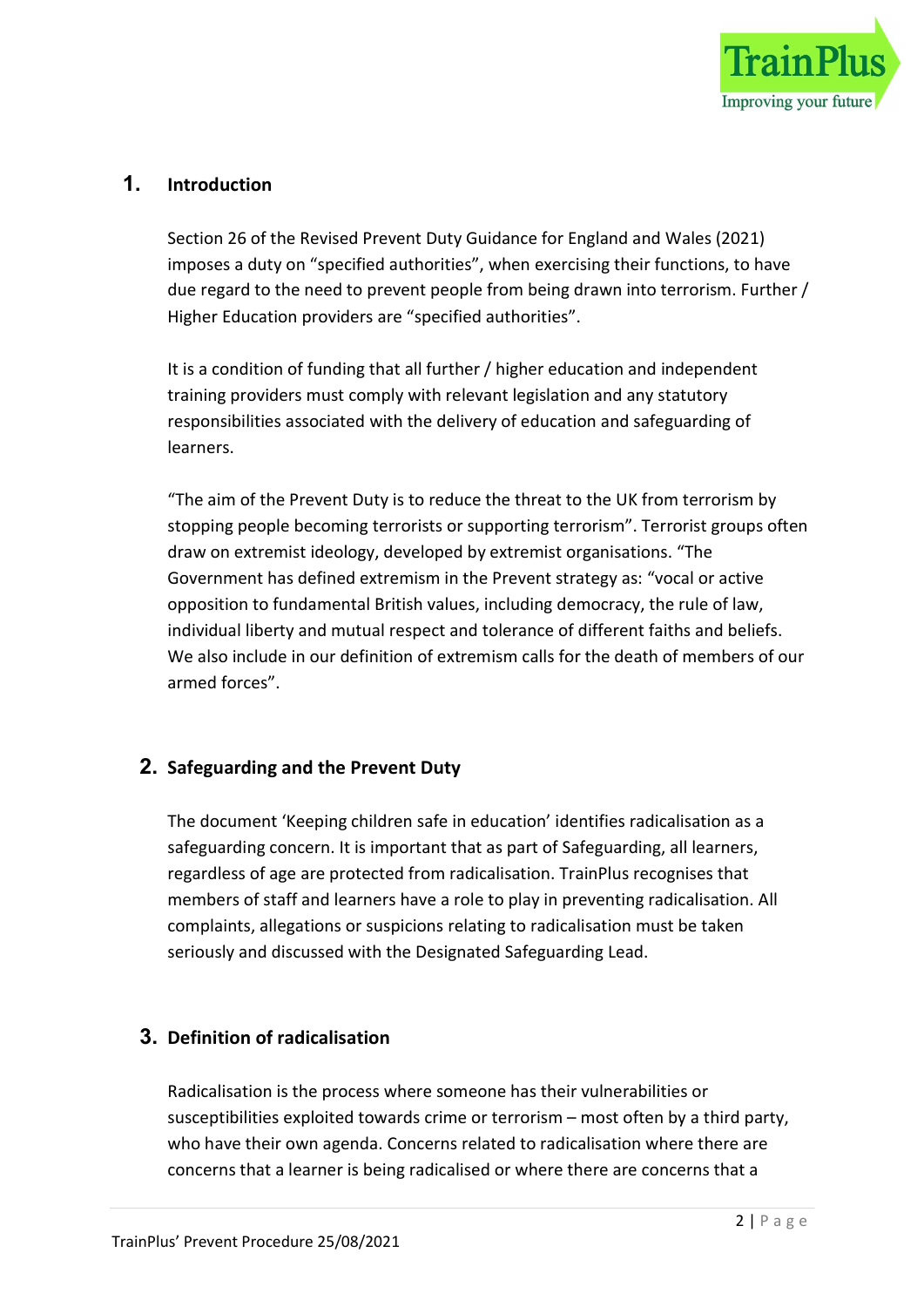

learner is expressing extremist views, then in line with the government Prevent Duty guidance, these concerns must be raised in the same way that any other safeguarding concern would be raised. The member of staff with the concern should discuss their concerns with the Designated Safeguarding Lead. If it is considered that the information given indicates that the learner may be at risk of radicalisation, they will make a referral in line with the Prevent Duty guidelines.

## 4. People responsible for Safeguarding and Prevent

TrainPlus recognises that all members of staff and learners have a role to play in safeguarding the welfare of young people and adults and preventing their abuse. TrainPlus has an identified Designated Safeguarding Lead and a Deputy Designated Safeguarding Lead. A list of names, titles and contact details for these staff is attached at Appendix 1.

#### 5. Reporting concerns

Where staff have concerns about a learner or learners who may be displaying or demonstrating behaviours which could be considered to be linked to radicalisation, then these concerns must be reported to the Designated Safeguarding Lead or Deputy Designated Safeguarding Lead as soon as possible and within 2 hours.

## The standard TrainPlus Safeguarding form should be used to record the information.

The names and contact details of managers and officers who have responsibility for safeguarding issues at TrainPlus are included in Appendix 1.

- Discuss your concern with the Designated Safeguarding Lead or Deputy Designated Safeguarding Lead as soon as possible and within 2 hours.
- If none of the above are available, contact TrainPlus Directors for further guidance.
- Where a student has been found to be at physical risk on TrainPlus premises or at their place of Employment (Apprenticeships), the Health and Safety Officer should be informed immediately, but in any event, within 2 hours.
- If a student is in immediate danger or at risk of serious harm, for example in a lifethreatening situation, call the emergency services by dialling 999 or the Essex Prevent Team 101. You must then communicate the information to the appropriate manager/s at TrainPlus (see appendix 1)
- A flowchart describing this referral process is attached at Appendix 2.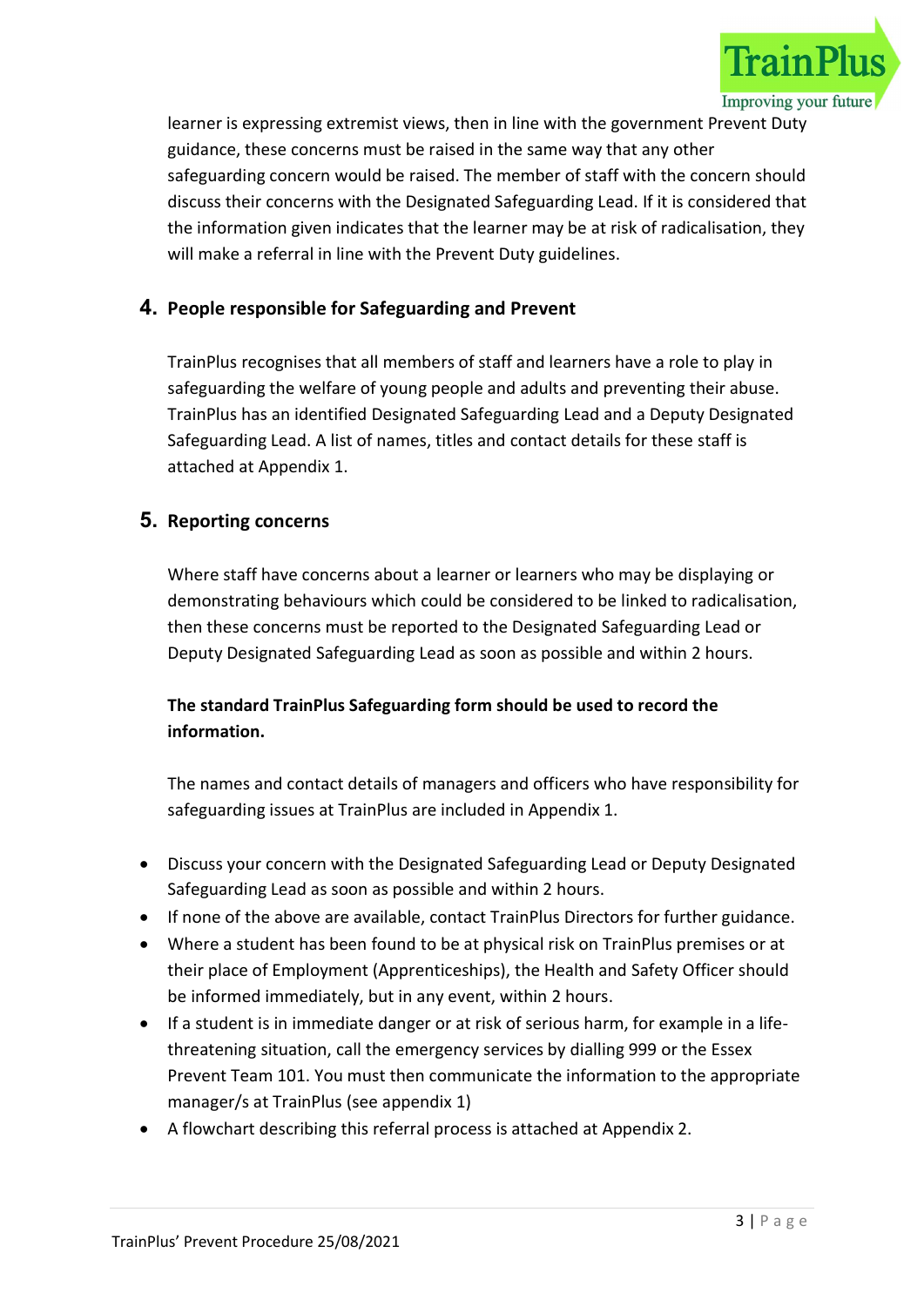

#### At no point should TrainPlus staff undertake any investigatory interviews.

- Written Records The Designated Safeguarding Lead shall retain a copy of:
- The report to Essex Adult and Child Safeguarding Board https://www.essex.gov.uk/report-abuse-or-neglect
- Any notes, memoranda or correspondence dealing with the matter
- Any other relevant material
- Copies of reports, notes etc. should be kept securely locked at all times, and kept for a period of 7 years

#### 6. Allegations about a Member of Staff

The following procedures must be applied where allegations relating to the radicalisation of a member of staff are received.

There are a number of sources from which a concern or an allegation might arise, including from:

- A young person or adult
- A parent / guardian / carer
- A member of the public
- A disciplinary investigation
- Another member of staff

#### The person to whom an allegation or concern is reported must not question or investigate the matter further; they must:

- Treat the matter seriously;
- Keep an open mind and avoid asking leading questions (use phrases such as "Tell me, Explain to me, Describe to me)
- Make a written record of the information as soon as possible (where possible in the individual's own words), which should include:
	- the name of the complainant
	- when and where the alleged incident took place, including date and time
	- who was present
	- the account of what is alleged to have happened
	- your name, signature and date
	- learner's signature if appropriate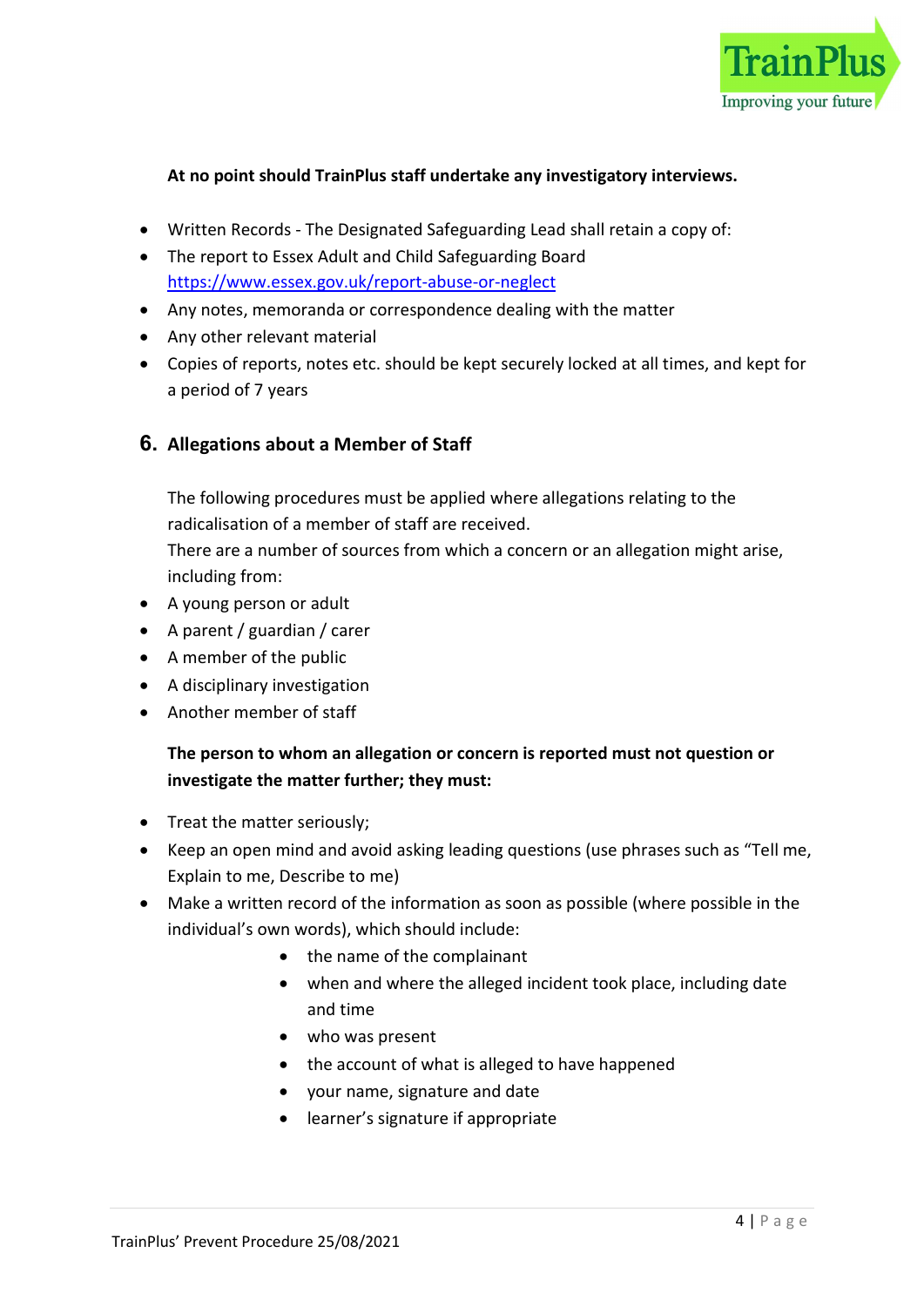

## The standard TrainPlus Safeguarding form should be used to record the information.

- Contact the Designated Safeguarding Lead or Deputy Designated Safeguarding Lead as soon as possible and within 2 hours.
- If none of the above are available, contact TrainPlus Directors for further guidance.

#### Initial action by the Designated Safeguarding Lead

The Designated Safeguarding Lead must report an allegation to the Prevent Team at Essex Police

If a concern or an allegation requiring immediate attention is received outside normal office hours the Designated Safeguarding Lead must consult immediately with the local Prevent Team.

#### Malicious Allegations

Where it is subsequently found that an allegation was made with malice aforethought, the Directors will determine an appropriate course of action. This may include disciplinary action against the accuser, acceptance of a written apology (subject to agreement about future behaviour) or other such sanctions as are deemed appropriate.

Proportionate responses to perpetrators of false or unsubstantiated allegations

- Despite the distress caused, learners who make false allegations may still be entitled to continue to receive full access to the curriculum
- Where remaining in the same organisation as the falsely accused member of staff would be prejudicial either to that member of staff or the learner, consideration should be given to supporting the learner to identify suitable education or training opportunities elsewhere
- Permanent exclusion should be considered only as a last resort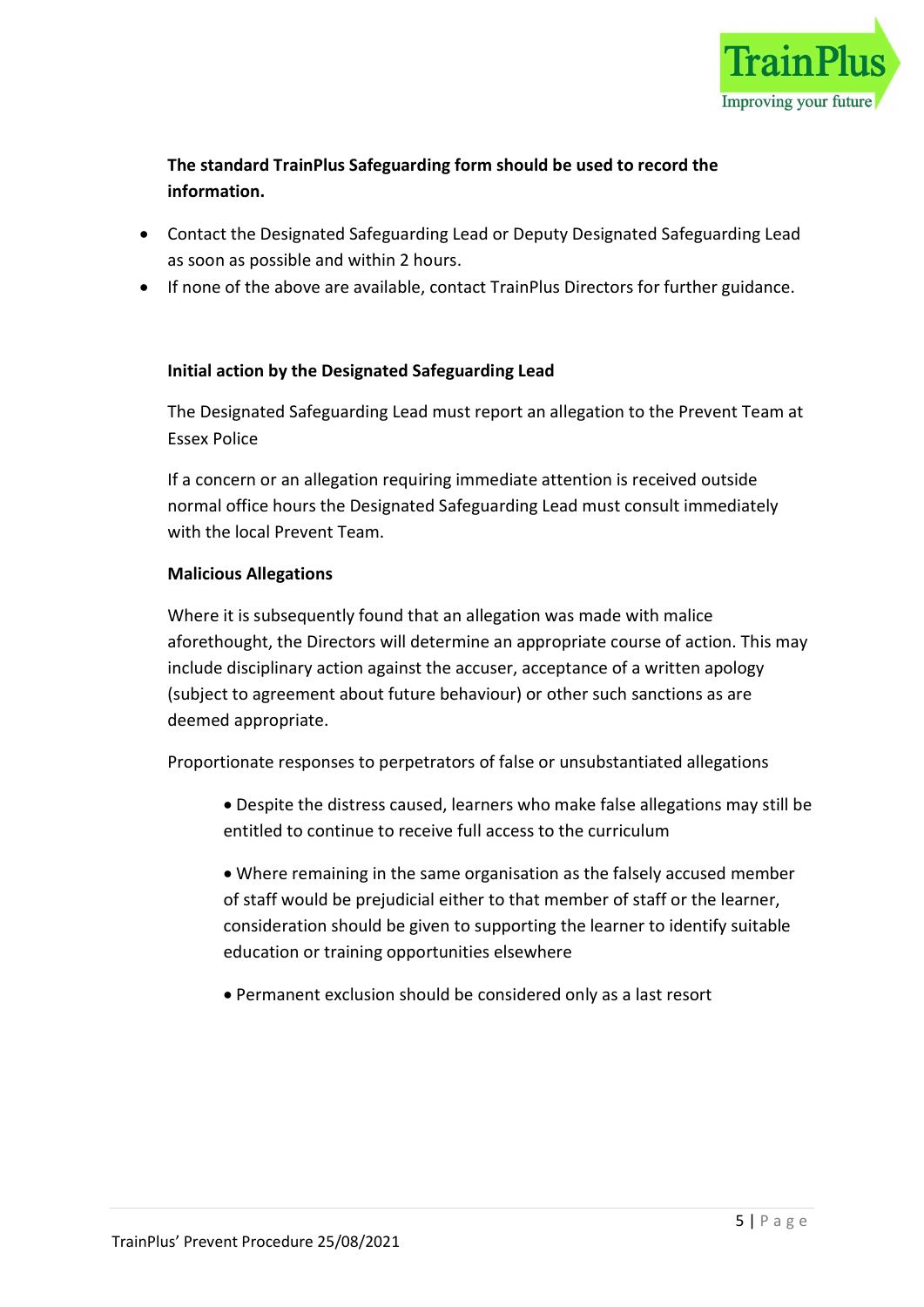

## Appendix 1

Prevent Procedure - List of Useful Names and Contact Details

| <b>Name</b>               | <b>Title</b>                                 | Organisation         | <b>Telephone</b><br><b>Number</b> |
|---------------------------|----------------------------------------------|----------------------|-----------------------------------|
| Lisa Short                | Designated<br>Safeguarding<br>Lead           | <b>TrainPlus Ltd</b> | 01268 574299<br>07904410581       |
| James Chance              | Designated<br>Deputy<br>Safeguarding<br>Lead | <b>TrainPlus Ltd</b> | 01268 574299                      |
| Lisa Short                | Director                                     | <b>TrainPlus Ltd</b> | 01268 574299<br>07904 410581      |
| <b>Essex Prevent Team</b> | <b>Essex Prevent</b><br>Team                 | <b>Essex Police</b>  | 101                               |